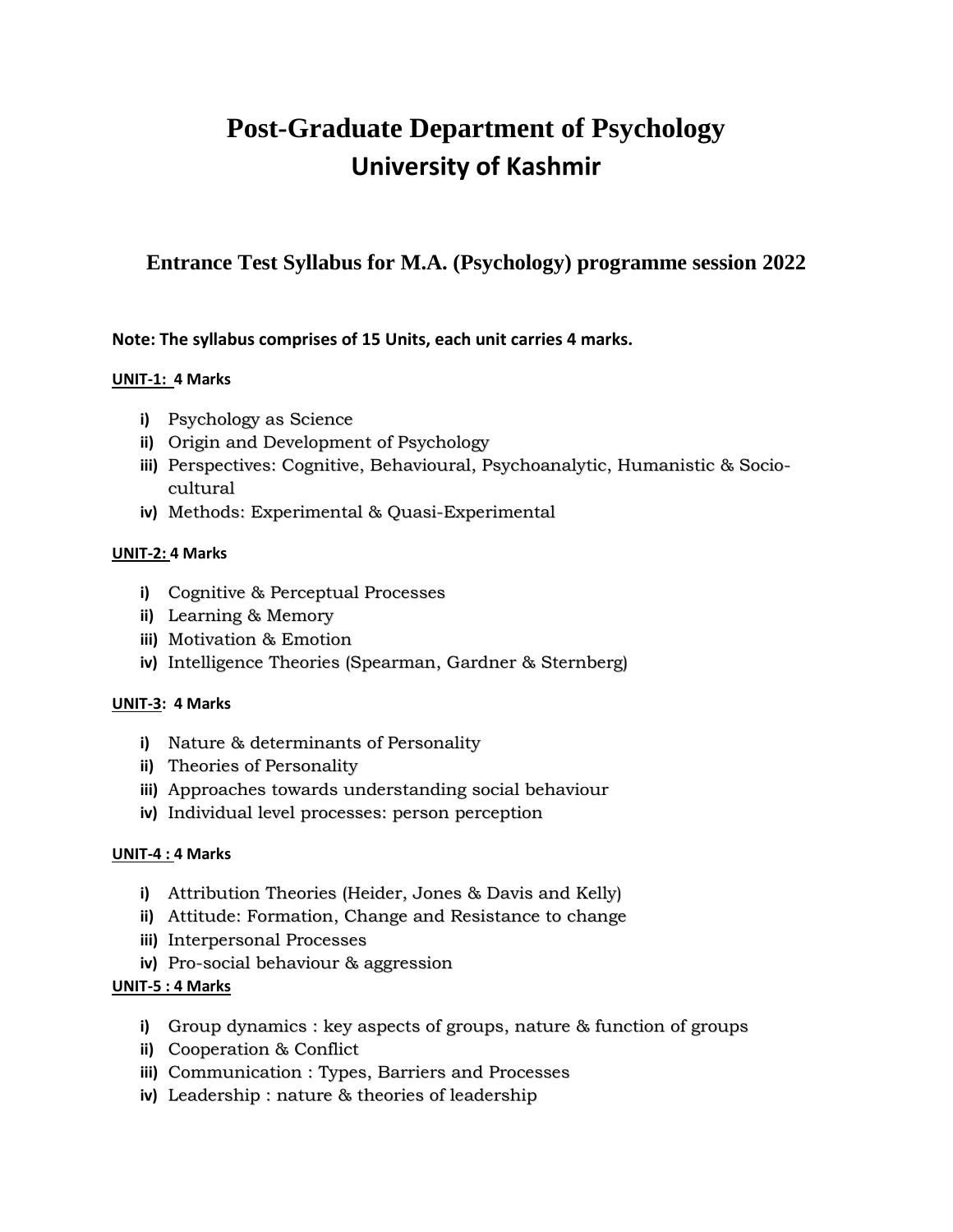#### **UNIT-6 : 4 Marks**

- **i)** Nature and criteria of abnormality
- **ii)** Classification system (DSM-V)
- **iii)** Biological, familial, cultural and behavioural perspectives of Psychological disorders
- **iv)** Cognitive & Psychodynamic perspective of psychological disorders

#### **UNIT-7 : 4 Marks**

- **i)** Anxiety disorders (separation Anxiety disorder, specific phobia and social phobia)
- **ii)** Panic Disorder, Obsessive compulsive disorder and body dysmorphic disorder
- **iii)** Major depressive disorder, bipolar I & II
- **iv)** Symptoms of schizophrenia

#### **UNIT-8 : 4 Marks**

- **i)** Psychological testing
- **ii)** Types of psychological tests used in clinical & non-clinical settings
- **iii)** Treatment of mental disorders: Pharmacotherapy & Electroconvulsive therapy
- **iv)** Psychoanalytic behavioural & Cognitive therapy

#### **UNIT-9 : 4 Marks**

- **i)** Scales of measurement and graphical representation of data
- **ii)** Properties of normal probability curve
- **iii)** Conversion of raw scores to z scores
- **iv)** Parametric tests & non-parametric tests

#### **UNIT-10 : 4 Marks**

- **i)** Measures of central tendency and dispersion
- **ii)** Correlation and its types
- **iii)** Qualitative methods: interview, observation and case study
- **iv)** Characteristics of a test, Standardization: reliability, validity and norms

# **UNIT-11 : 4 Marks**

- **i)** Life Span Development: Nature & issues
- **ii)** Theoretical perspectives
- **iii)** Methods & Designs
- **iv)** Physical and cognitive development